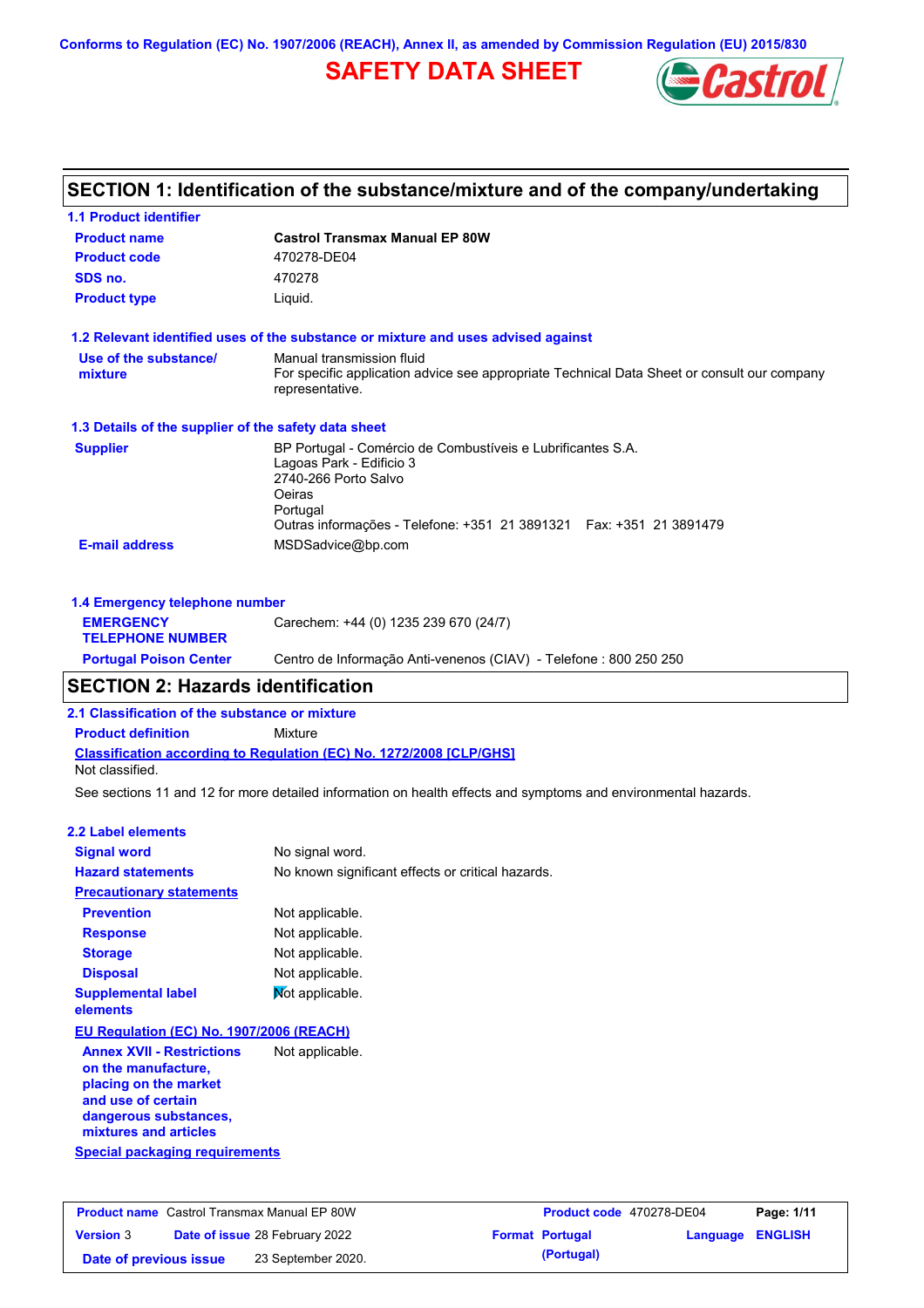## **SECTION 2: Hazards identification**

| <b>Containers to be fitted</b><br>with child-resistant<br>fastenings                                                     | Not applicable.                                                                                               |
|--------------------------------------------------------------------------------------------------------------------------|---------------------------------------------------------------------------------------------------------------|
| <b>Tactile warning of danger</b>                                                                                         | Not applicable.                                                                                               |
| 2.3 Other hazards                                                                                                        |                                                                                                               |
| <b>Results of PBT and vPvB</b><br>assessment                                                                             | Product does not meet the criteria for PBT or vPvB according to Regulation (EC) No. 1907/2006,<br>Annex XIII. |
| <b>Product meets the criteria</b><br>for PBT or vPvB according<br>to Regulation (EC) No.<br><b>1907/2006. Annex XIII</b> | This mixture does not contain any substances that are assessed to be a PBT or a vPvB.                         |
| Other hazards which do<br>not result in classification                                                                   | Defatting to the skin.                                                                                        |

## **SECTION 3: Composition/information on ingredients**

Mixture

### **3.2 Mixtures**

**Product definition**

**Highly refined base oil (IP 346 DMSO extract < 3%). Proprietary performance additives.** 

| <b>Product/ingredient</b><br>name                         | <b>Identifiers</b>                                                                   | $\%$ | <b>Regulation (EC) No.</b><br>1272/2008 [CLP] | <b>Type</b> |
|-----------------------------------------------------------|--------------------------------------------------------------------------------------|------|-----------------------------------------------|-------------|
| Distillates (petroleum), hydrotreated<br>heavy paraffinic | REACH #: 01-2119484627-25<br>EC: 265-157-1<br>CAS: 64742-54-7<br>Index: 649-467-00-8 | 290  | Not classified.                               | $[2]$       |

### Type

[1] Substance classified with a health or environmental hazard

[2] Substance with a workplace exposure limit

[3] Substance meets the criteria for PBT according to Regulation (EC) No. 1907/2006, Annex XIII

[4] Substance meets the criteria for vPvB according to Regulation (EC) No. 1907/2006, Annex XIII

[5] Substance of equivalent concern

[6] Additional disclosure due to company policy

Occupational exposure limits, if available, are listed in Section 8.

### **SECTION 4: First aid measures**

#### Do not induce vomiting unless directed to do so by medical personnel. Get medical attention if symptoms occur. In case of contact, immediately flush eyes with plenty of water for at least 15 minutes. Eyelids should be held away from the eyeball to ensure thorough rinsing. Check for and remove any contact lenses. Get medical attention. **4.1 Description of first aid measures** If inhaled, remove to fresh air. Get medical attention if symptoms occur. **Ingestion Inhalation Eye contact Protection of first-aiders** No action shall be taken involving any personal risk or without suitable training. **Skin contact** Wash skin thoroughly with soap and water or use recognised skin cleanser. Remove contaminated clothing and shoes. Wash clothing before reuse. Clean shoes thoroughly before reuse. Get medical attention if irritation develops.

### **4.2 Most important symptoms and effects, both acute and delayed**

See Section 11 for more detailed information on health effects and symptoms.

| <b>Potential acute health effects</b>              |                                                                                                                   |                                                                                        |                                 |          |                |  |
|----------------------------------------------------|-------------------------------------------------------------------------------------------------------------------|----------------------------------------------------------------------------------------|---------------------------------|----------|----------------|--|
| <b>Inhalation</b>                                  | pressure.                                                                                                         | Vapour inhalation under ambient conditions is not normally a problem due to low vapour |                                 |          |                |  |
| <b>Ingestion</b>                                   |                                                                                                                   | No known significant effects or critical hazards.                                      |                                 |          |                |  |
| <b>Skin contact</b>                                | Defatting to the skin. May cause skin dryness and irritation.                                                     |                                                                                        |                                 |          |                |  |
| Eye contact                                        | No known significant effects or critical hazards.                                                                 |                                                                                        |                                 |          |                |  |
|                                                    | Delayed and immediate effects as well as chronic effects from short and long-term exposure                        |                                                                                        |                                 |          |                |  |
| <b>Inhalation</b>                                  | Overexposure to the inhalation of airborne droplets or aerosols may cause irritation of the<br>respiratory tract. |                                                                                        |                                 |          |                |  |
| <b>Ingestion</b>                                   | Ingestion of large quantities may cause nausea and diarrhoea.                                                     |                                                                                        |                                 |          |                |  |
| <b>Product name</b> Castrol Transmax Manual EP 80W |                                                                                                                   |                                                                                        | <b>Product code</b> 470278-DE04 |          | Page: 2/11     |  |
| <b>Version 3</b>                                   | <b>Date of issue 28 February 2022</b>                                                                             |                                                                                        | <b>Format Portugal</b>          | Language | <b>ENGLISH</b> |  |
| Date of previous issue                             | 23 September 2020.                                                                                                |                                                                                        | (Portugal)                      |          |                |  |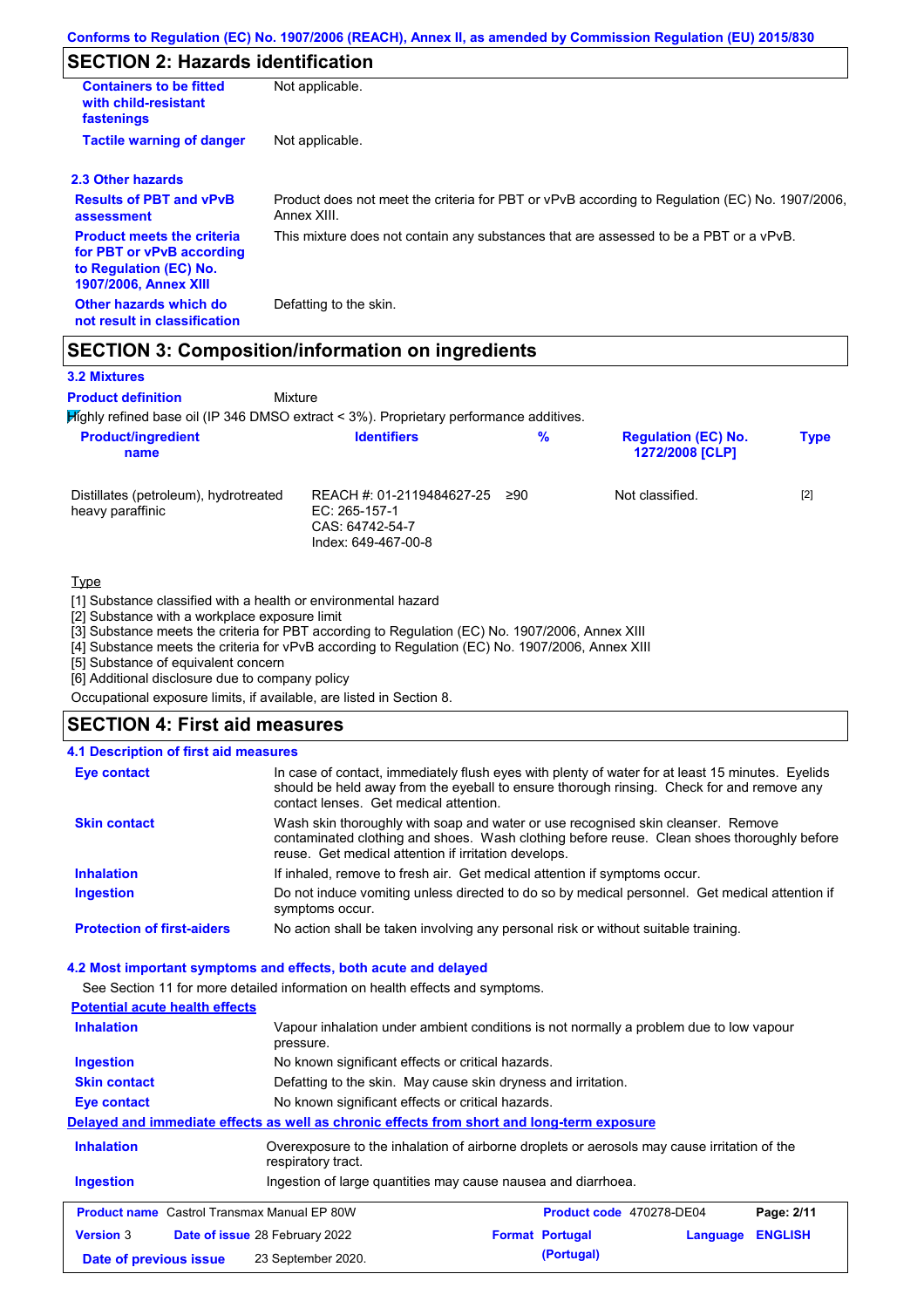|                                                          | Conforms to Regulation (EC) No. 1907/2006 (REACH), Annex II, as amended by Commission Regulation (EU) 2015/830                                                                                                                                                                                                                                                    |  |  |  |  |  |
|----------------------------------------------------------|-------------------------------------------------------------------------------------------------------------------------------------------------------------------------------------------------------------------------------------------------------------------------------------------------------------------------------------------------------------------|--|--|--|--|--|
| <b>SECTION 4: First aid measures</b>                     |                                                                                                                                                                                                                                                                                                                                                                   |  |  |  |  |  |
| <b>Skin contact</b>                                      | Prolonged or repeated contact can defat the skin and lead to irritation and/or dermatitis.                                                                                                                                                                                                                                                                        |  |  |  |  |  |
| <b>Eye contact</b>                                       | Potential risk of transient stinging or redness if accidental eye contact occurs.                                                                                                                                                                                                                                                                                 |  |  |  |  |  |
|                                                          | 4.3 Indication of any immediate medical attention and special treatment needed                                                                                                                                                                                                                                                                                    |  |  |  |  |  |
| <b>Notes to physician</b>                                | Treatment should in general be symptomatic and directed to relieving any effects.                                                                                                                                                                                                                                                                                 |  |  |  |  |  |
| <b>SECTION 5: Firefighting measures</b>                  |                                                                                                                                                                                                                                                                                                                                                                   |  |  |  |  |  |
| 5.1 Extinguishing media                                  |                                                                                                                                                                                                                                                                                                                                                                   |  |  |  |  |  |
| <b>Suitable extinguishing</b><br>media                   | In case of fire, use foam, dry chemical or carbon dioxide extinguisher or spray.                                                                                                                                                                                                                                                                                  |  |  |  |  |  |
| <b>Unsuitable extinguishing</b><br>media                 | Do not use water jet. The use of a water jet may cause the fire to spread by splashing the<br>burning product.                                                                                                                                                                                                                                                    |  |  |  |  |  |
|                                                          | 5.2 Special hazards arising from the substance or mixture                                                                                                                                                                                                                                                                                                         |  |  |  |  |  |
| <b>Hazards from the</b><br>substance or mixture          | In a fire or if heated, a pressure increase will occur and the container may burst.                                                                                                                                                                                                                                                                               |  |  |  |  |  |
| <b>Hazardous combustion</b><br>products                  | Combustion products may include the following:<br>carbon oxides (CO, CO <sub>2</sub> ) (carbon monoxide, carbon dioxide)<br>sulphur oxides (SO, SO <sub>2</sub> , etc.)                                                                                                                                                                                           |  |  |  |  |  |
| <b>5.3 Advice for firefighters</b>                       |                                                                                                                                                                                                                                                                                                                                                                   |  |  |  |  |  |
| <b>Special precautions for</b><br>fire-fighters          | No action shall be taken involving any personal risk or without suitable training. Promptly<br>isolate the scene by removing all persons from the vicinity of the incident if there is a fire.                                                                                                                                                                    |  |  |  |  |  |
| <b>Special protective</b><br>equipment for fire-fighters | Fire-fighters should wear appropriate protective equipment and self-contained breathing<br>apparatus (SCBA) with a full face-piece operated in positive pressure mode. Clothing for fire-<br>fighters (including helmets, protective boots and gloves) conforming to European standard EN<br>469 will provide a basic level of protection for chemical incidents. |  |  |  |  |  |
|                                                          | <b>SECTION 6: Accidental release measures</b>                                                                                                                                                                                                                                                                                                                     |  |  |  |  |  |
|                                                          | 6.1 Personal precautions, protective equipment and emergency procedures                                                                                                                                                                                                                                                                                           |  |  |  |  |  |
| For non-emergency<br>personnel                           | No action shall be taken involving any personal risk or without suitable training. Evacuate<br>surrounding areas. Keep unnecessary and unprotected personnel from entering. Do not touch                                                                                                                                                                          |  |  |  |  |  |

| personnel                                                | action chair bo tanon in rorring any porconal non or mulout canable training.<br>surrounding areas. Keep unnecessary and unprotected personnel from entering. Do not touch<br>or walk through spilt material. Floors may be slippery; use care to avoid falling. Put on<br>appropriate personal protective equipment.                                                                          |
|----------------------------------------------------------|------------------------------------------------------------------------------------------------------------------------------------------------------------------------------------------------------------------------------------------------------------------------------------------------------------------------------------------------------------------------------------------------|
| For emergency responders                                 | If specialised clothing is required to deal with the spillage, take note of any information in<br>Section 8 on suitable and unsuitable materials. See also the information in "For non-<br>emergency personnel".                                                                                                                                                                               |
| <b>6.2 Environmental</b><br><b>precautions</b>           | Avoid dispersal of spilt material and runoff and contact with soil, waterways, drains and sewers.<br>Inform the relevant authorities if the product has caused environmental pollution (sewers,<br>waterways, soil or air).                                                                                                                                                                    |
| 6.3 Methods and material for containment and cleaning up |                                                                                                                                                                                                                                                                                                                                                                                                |
| <b>Small spill</b>                                       | Stop leak if without risk. Move containers from spill area. Absorb with an inert material and<br>place in an appropriate waste disposal container. Dispose of via a licensed waste disposal<br>contractor.                                                                                                                                                                                     |
| <b>Large spill</b>                                       | Stop leak if without risk. Move containers from spill area. Prevent entry into sewers, water<br>courses, basements or confined areas. Contain and collect spillage with non-combustible,<br>absorbent material e.g. sand, earth, vermiculite or diatomaceous earth and place in container<br>for disposal according to local regulations. Dispose of via a licensed waste disposal contractor. |
| 6.4 Reference to other                                   | See Section 1 for emergency contact information.                                                                                                                                                                                                                                                                                                                                               |
| <b>sections</b>                                          | See Section 5 for firefighting measures.                                                                                                                                                                                                                                                                                                                                                       |
|                                                          | See Section 8 for information on appropriate personal protective equipment.<br>See Section 12 for environmental precautions.                                                                                                                                                                                                                                                                   |
|                                                          | See Section 13 for additional waste treatment information.                                                                                                                                                                                                                                                                                                                                     |
|                                                          |                                                                                                                                                                                                                                                                                                                                                                                                |

| <b>Product name</b> Castrol Transmax Manual EP 80W |  |                                       | <b>Product code</b> 470278-DE04 |                        | Page: 3/11       |  |
|----------------------------------------------------|--|---------------------------------------|---------------------------------|------------------------|------------------|--|
| <b>Version 3</b>                                   |  | <b>Date of issue 28 February 2022</b> |                                 | <b>Format Portugal</b> | Language ENGLISH |  |
| Date of previous issue                             |  | 23 September 2020.                    |                                 | (Portugal)             |                  |  |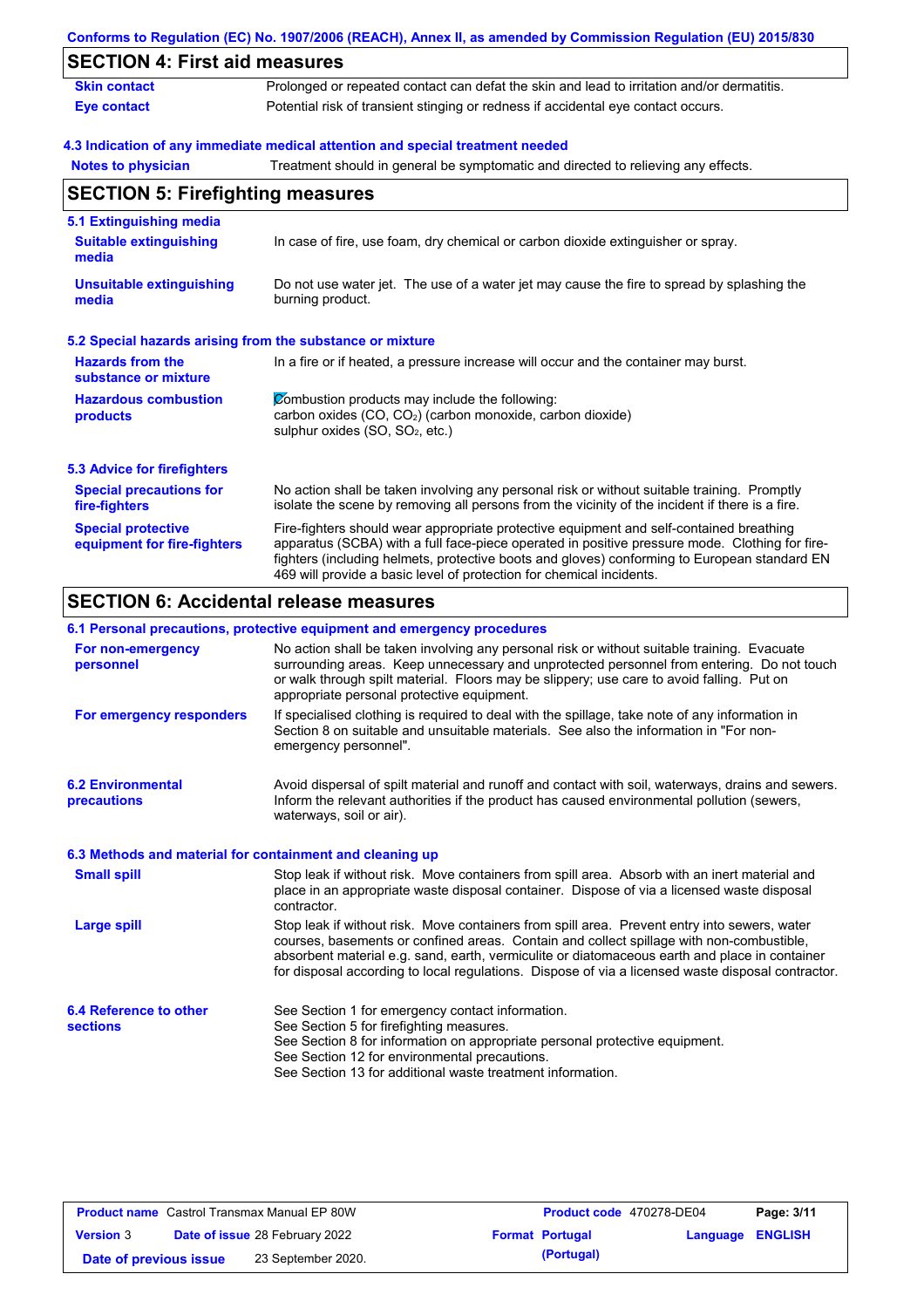## **SECTION 7: Handling and storage**

| 7.1 Precautions for safe handling                                             |                                                                                                                                                                                                                                                                                                                                                                                                                                                                                          |
|-------------------------------------------------------------------------------|------------------------------------------------------------------------------------------------------------------------------------------------------------------------------------------------------------------------------------------------------------------------------------------------------------------------------------------------------------------------------------------------------------------------------------------------------------------------------------------|
| <b>Protective measures</b>                                                    | Put on appropriate personal protective equipment.                                                                                                                                                                                                                                                                                                                                                                                                                                        |
| <b>Advice on general</b><br>occupational hygiene                              | Eating, drinking and smoking should be prohibited in areas where this material is handled,<br>stored and processed. Wash thoroughly after handling. Remove contaminated clothing and<br>protective equipment before entering eating areas. See also Section 8 for additional<br>information on hygiene measures.                                                                                                                                                                         |
| <b>7.2 Conditions for safe</b><br>storage, including any<br>incompatibilities | Store in accordance with local requlations. Store in a dry, cool and well-ventilated area, away<br>from incompatible materials (see Section 10). Keep away from heat and direct sunlight. Keep<br>container tightly closed and sealed until ready for use. Containers that have been opened must<br>be carefully resealed and kept upright to prevent leakage. Store and use only in equipment/<br>containers designed for use with this product. Do not store in unlabelled containers. |
| Not suitable                                                                  | Prolonged exposure to elevated temperature                                                                                                                                                                                                                                                                                                                                                                                                                                               |
| 7.3 Specific end use(s)                                                       |                                                                                                                                                                                                                                                                                                                                                                                                                                                                                          |
| <b>Recommendations</b>                                                        | See section 1.2 and Exposure scenarios in annex, if applicable.                                                                                                                                                                                                                                                                                                                                                                                                                          |
|                                                                               | <b>SECTION 8: Exposure controls/personal protection</b>                                                                                                                                                                                                                                                                                                                                                                                                                                  |

#### **8.1 Control parameters**

**Occupational exposure limits**

| <b>Product/ingredient name</b> |                   | <b>Exposure limit values</b> |  |
|--------------------------------|-------------------|------------------------------|--|
|                                | $\cdots$ $\cdots$ |                              |  |

Distillates (petroleum), hydrotreated heavy paraffinic **Portuguese Institute of Quality (Portugal).**

TWA: 5 mg/m³ 8 hours. Issued/Revised: 10/2003 Form: Inhalable fraction

Whilst specific OELs for certain components may be shown in this section, other components may be present in any mist, vapour or dust produced. Therefore, the specific OELs may not be applicable to the product as a whole and are provided for guidance only.

**Recommended monitoring procedures** If this product contains ingredients with exposure limits, personal, workplace atmosphere or biological monitoring may be required to determine the effectiveness of the ventilation or other control measures and/or the necessity to use respiratory protective equipment. Reference should be made to monitoring standards, such as the following: European Standard EN 689 (Workplace atmospheres - Guidance for the assessment of exposure by inhalation to chemical agents for comparison with limit values and measurement strategy) European Standard EN 14042 (Workplace atmospheres - Guide for the application and use of procedures for the assessment of exposure to chemical and biological agents) European Standard EN 482 (Workplace atmospheres - General requirements for the performance of procedures for the measurement of chemical agents) Reference to national guidance documents for methods for the determination of hazardous substances will also be required.

### **Derived No Effect Level**

No DNELs/DMELs available.

#### **Predicted No Effect Concentration**

No PNECs available

#### **Appropriate engineering controls** Provide exhaust ventilation or other engineering controls to keep the relevant airborne concentrations below their respective occupational exposure limits. All activities involving chemicals should be assessed for their risks to health, to ensure exposures are adequately controlled. Personal protective equipment should only be considered after other forms of control measures (e.g. engineering controls) have been suitably evaluated. Personal protective equipment should conform to appropriate standards, be suitable for use, be kept in good condition and properly maintained. Your supplier of personal protective equipment should be consulted for advice on selection and appropriate standards. For further information contact your national organisation for standards. The final choice of protective equipment will depend upon a risk assessment. It is important to ensure that all items of personal protective equipment are compatible. Wash hands, forearms and face thoroughly after handling chemical products, before eating, smoking and using the lavatory and at the end of the working period. Ensure that eyewash stations and safety showers are close to the workstation location. **8.2 Exposure controls Hygiene measures Individual protection measures**

#### **Respiratory protection**

| <b>Product name</b> Castrol Transmax Manual EP 80W |  |                                       | Product code 470278-DE04 | Page: 4/11             |                         |  |
|----------------------------------------------------|--|---------------------------------------|--------------------------|------------------------|-------------------------|--|
| <b>Version 3</b>                                   |  | <b>Date of issue 28 February 2022</b> |                          | <b>Format Portugal</b> | <b>Language ENGLISH</b> |  |
| Date of previous issue                             |  | 23 September 2020.                    |                          | (Portugal)             |                         |  |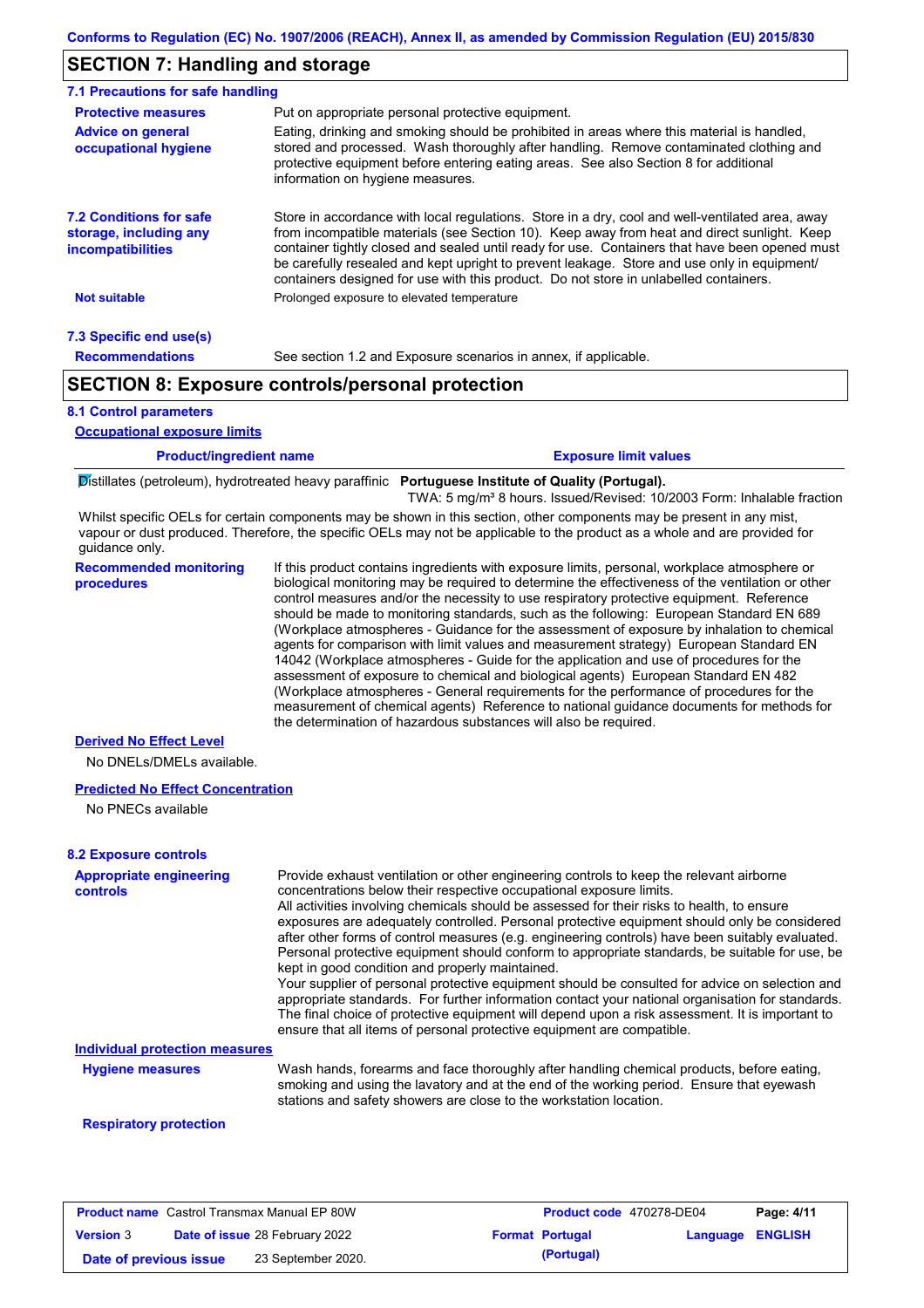# **SECTION 8: Exposure controls/personal protection**

|                            | In case of insufficient ventilation, wear suitable respiratory equipment.<br>The correct choice of respiratory protection depends upon the chemicals being handled, the<br>conditions of work and use, and the condition of the respiratory equipment. Safety procedures<br>should be developed for each intended application. Respiratory protection equipment should<br>therefore be chosen in consultation with the supplier/manufacturer and with a full assessment<br>of the working conditions.                                                                                                                                             |
|----------------------------|---------------------------------------------------------------------------------------------------------------------------------------------------------------------------------------------------------------------------------------------------------------------------------------------------------------------------------------------------------------------------------------------------------------------------------------------------------------------------------------------------------------------------------------------------------------------------------------------------------------------------------------------------|
| <b>Eye/face protection</b> | Safety glasses with side shields.                                                                                                                                                                                                                                                                                                                                                                                                                                                                                                                                                                                                                 |
| <b>Skin protection</b>     |                                                                                                                                                                                                                                                                                                                                                                                                                                                                                                                                                                                                                                                   |
| <b>Hand protection</b>     | <b>General Information:</b>                                                                                                                                                                                                                                                                                                                                                                                                                                                                                                                                                                                                                       |
|                            | Because specific work environments and material handling practices vary, safety procedures<br>should be developed for each intended application. The correct choice of protective gloves<br>depends upon the chemicals being handled, and the conditions of work and use. Most gloves<br>provide protection for only a limited time before they must be discarded and replaced (even the<br>best chemically resistant gloves will break down after repeated chemical exposures).                                                                                                                                                                  |
|                            | Gloves should be chosen in consultation with the supplier / manufacturer and taking account of<br>a full assessment of the working conditions.                                                                                                                                                                                                                                                                                                                                                                                                                                                                                                    |
|                            | Recommended: Nitrile gloves.<br><b>Breakthrough time:</b>                                                                                                                                                                                                                                                                                                                                                                                                                                                                                                                                                                                         |
|                            | Breakthrough time data are generated by glove manufacturers under laboratory test conditions<br>and represent how long a glove can be expected to provide effective permeation resistance. It<br>is important when following breakthrough time recommendations that actual workplace<br>conditions are taken into account. Always consult with your glove supplier for up-to-date<br>technical information on breakthrough times for the recommended glove type.<br>Our recommendations on the selection of gloves are as follows:                                                                                                                |
|                            | Continuous contact:                                                                                                                                                                                                                                                                                                                                                                                                                                                                                                                                                                                                                               |
|                            | Gloves with a minimum breakthrough time of 240 minutes, or >480 minutes if suitable gloves<br>can be obtained.<br>If suitable gloves are not available to offer that level of protection, gloves with shorter<br>breakthrough times may be acceptable as long as appropriate glove maintenance and<br>replacement regimes are determined and adhered to.                                                                                                                                                                                                                                                                                          |
|                            | Short-term / splash protection:                                                                                                                                                                                                                                                                                                                                                                                                                                                                                                                                                                                                                   |
|                            | Recommended breakthrough times as above.<br>It is recognised that for short-term, transient exposures, gloves with shorter breakthrough times<br>may commonly be used. Therefore, appropriate maintenance and replacement regimes must<br>be determined and rigorously followed.                                                                                                                                                                                                                                                                                                                                                                  |
|                            | <b>Glove Thickness:</b>                                                                                                                                                                                                                                                                                                                                                                                                                                                                                                                                                                                                                           |
|                            | For general applications, we recommend gloves with a thickness typically greater than 0.35 mm.                                                                                                                                                                                                                                                                                                                                                                                                                                                                                                                                                    |
|                            | It should be emphasised that glove thickness is not necessarily a good predictor of glove<br>resistance to a specific chemical, as the permeation efficiency of the glove will be dependent<br>on the exact composition of the glove material. Therefore, glove selection should also be based<br>on consideration of the task requirements and knowledge of breakthrough times.<br>Glove thickness may also vary depending on the glove manufacturer, the glove type and the<br>glove model. Therefore, the manufacturers' technical data should always be taken into account<br>to ensure selection of the most appropriate glove for the task. |
|                            | Note: Depending on the activity being conducted, gloves of varying thickness may be required<br>for specific tasks. For example:                                                                                                                                                                                                                                                                                                                                                                                                                                                                                                                  |
|                            | • Thinner gloves (down to 0.1 mm or less) may be required where a high degree of manual<br>dexterity is needed. However, these gloves are only likely to give short duration protection and<br>would normally be just for single use applications, then disposed of.                                                                                                                                                                                                                                                                                                                                                                              |
|                            | • Thicker gloves (up to 3 mm or more) may be required where there is a mechanical (as well<br>as a chemical) risk i.e. where there is abrasion or puncture potential.                                                                                                                                                                                                                                                                                                                                                                                                                                                                             |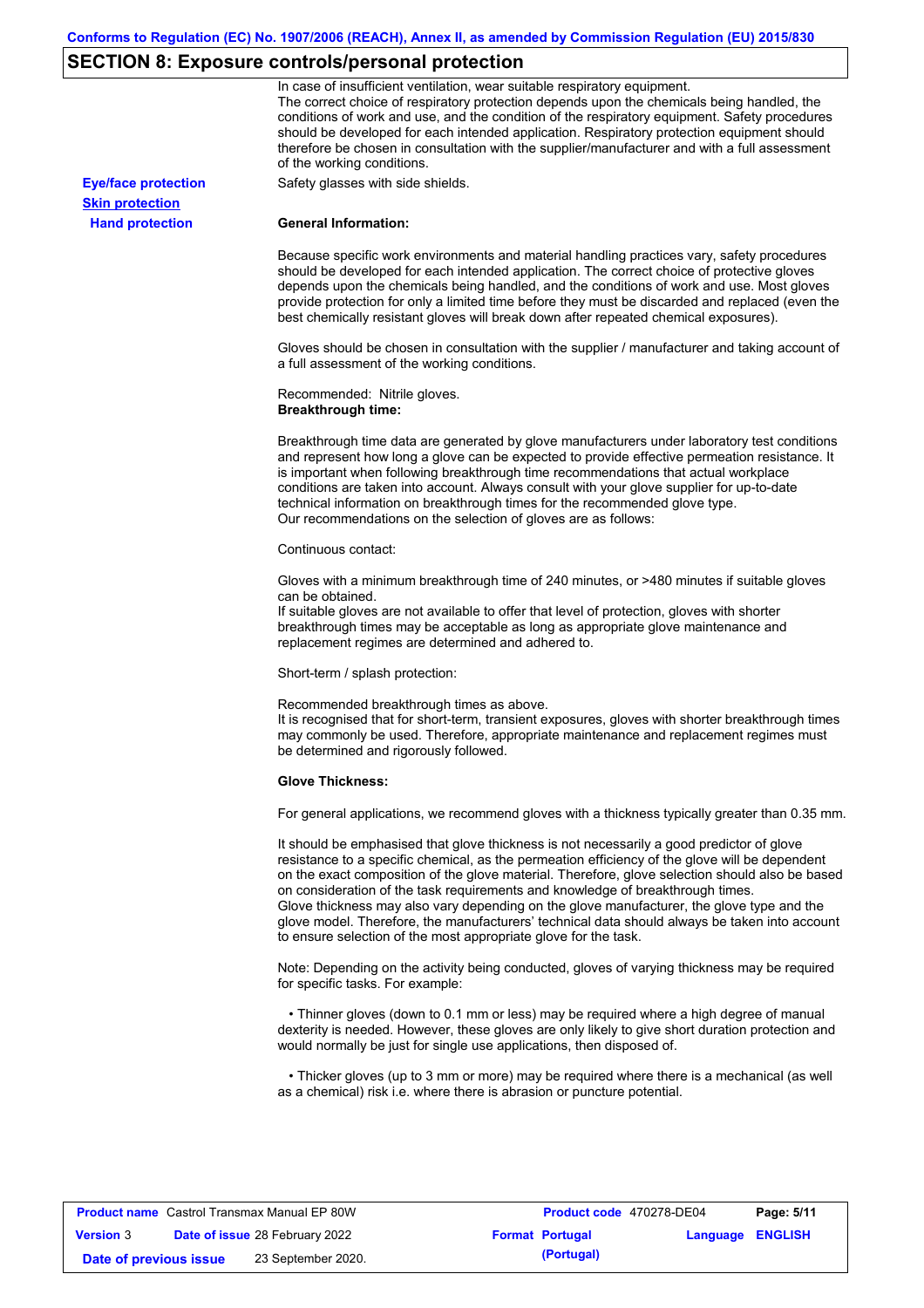# **SECTION 8: Exposure controls/personal protection**

| <b>Skin and body</b>                             | Use of protective clothing is good industrial practice.                                                                                                                                                                                                                                                                                                                                                                                                                                                                                                                                                                    |
|--------------------------------------------------|----------------------------------------------------------------------------------------------------------------------------------------------------------------------------------------------------------------------------------------------------------------------------------------------------------------------------------------------------------------------------------------------------------------------------------------------------------------------------------------------------------------------------------------------------------------------------------------------------------------------------|
|                                                  | Personal protective equipment for the body should be selected based on the task being<br>performed and the risks involved and should be approved by a specialist before handling this<br>product.<br>Cotton or polyester/cotton overalls will only provide protection against light superficial<br>contamination that will not soak through to the skin. Overalls should be laundered on a regular<br>basis. When the risk of skin exposure is high (e.g. when cleaning up spillages or if there is a<br>risk of splashing) then chemical resistant aprons and/or impervious chemical suits and boots<br>will be required. |
| <b>Refer to standards:</b>                       | Respiratory protection: EN 529<br>Gloves: EN 420, EN 374<br>Eye protection: EN 166<br>Filtering half-mask: EN 149<br>Filtering half-mask with valve: EN 405<br>Half-mask: EN 140 plus filter<br>Full-face mask: EN 136 plus filter<br>Particulate filters: EN 143<br>Gas/combined filters: EN 14387                                                                                                                                                                                                                                                                                                                        |
| <b>Environmental exposure</b><br><b>controls</b> | Emissions from ventilation or work process equipment should be checked to ensure they<br>comply with the requirements of environmental protection legislation. In some cases, fume<br>scrubbers, filters or engineering modifications to the process equipment will be necessary to<br>reduce emissions to acceptable levels.                                                                                                                                                                                                                                                                                              |

## **SECTION 9: Physical and chemical properties**

The conditions of measurement of all properties are at standard temperature and pressure unless otherwise indicated.

### **9.1 Information on basic physical and chemical properties**

| <b>Appearance</b>                                      |                                                                      |           |         |                         |                     |     |                         |
|--------------------------------------------------------|----------------------------------------------------------------------|-----------|---------|-------------------------|---------------------|-----|-------------------------|
| <b>Physical state</b>                                  | Liquid.                                                              |           |         |                         |                     |     |                         |
| <b>Colour</b>                                          | Yellow. [Light]                                                      |           |         |                         |                     |     |                         |
| <b>Odour</b>                                           | Not available.                                                       |           |         |                         |                     |     |                         |
| <b>Odour threshold</b>                                 | Not available.                                                       |           |         |                         |                     |     |                         |
| рH                                                     | Mot applicable.                                                      |           |         |                         |                     |     |                         |
| <b>Melting point/freezing point</b>                    | Not available.                                                       |           |         |                         |                     |     |                         |
| Initial boiling point and boiling<br>range             | Not available.                                                       |           |         |                         |                     |     |                         |
| <b>Pour point</b>                                      | $-39 °C$                                                             |           |         |                         |                     |     |                         |
| <b>Flash point</b>                                     | Open cup: >180°C (>356°F) [Cleveland]                                |           |         |                         |                     |     |                         |
| <b>Evaporation rate</b>                                | Not available.                                                       |           |         |                         |                     |     |                         |
| <b>Flammability (solid, gas)</b>                       | Not available.                                                       |           |         |                         |                     |     |                         |
| <b>Upper/lower flammability or</b><br>explosive limits | Not available.                                                       |           |         |                         |                     |     |                         |
| <b>Vapour pressure</b>                                 | Not available.                                                       |           |         |                         |                     |     |                         |
|                                                        |                                                                      |           |         | Vapour Pressure at 20°C |                     |     | Vapour pressure at 50°C |
|                                                        | <b>Ingredient name</b>                                               | mm Hg kPa |         | <b>Method</b>           | <sub>mm</sub><br>Hg | kPa | <b>Method</b>           |
|                                                        | Distillates (petroleum),<br>hydrotreated heavy<br>paraffinic         | < 0.08    | < 0.011 | <b>ASTM D 5191</b>      |                     |     |                         |
| <b>Vapour density</b>                                  | Not available.                                                       |           |         |                         |                     |     |                         |
| <b>Relative density</b>                                | Not available.                                                       |           |         |                         |                     |     |                         |
| <b>Density</b>                                         | <1000 kg/m <sup>3</sup> (<1 g/cm <sup>3</sup> ) at 15 <sup>°</sup> C |           |         |                         |                     |     |                         |
| <b>Solubility(ies)</b>                                 | insoluble in water.                                                  |           |         |                         |                     |     |                         |
| <b>Partition coefficient: n-octanol/</b><br>water      | Mot applicable.                                                      |           |         |                         |                     |     |                         |
| <b>Auto-ignition temperature</b>                       |                                                                      |           |         |                         |                     |     |                         |
|                                                        | Not available.                                                       |           |         |                         |                     |     |                         |
| <b>Decomposition temperature</b>                       | Not available.                                                       |           |         |                         |                     |     |                         |

Not available. Kinematic: 9.5 to 10.5 mm<sup>2</sup> /s (9.5 to 10.5 cSt) at 100°C

## **Explosive properties Oxidising properties** Not available.

| <b>Product name</b> Castrol Transmax Manual EP 80W |  | Product code 470278-DE04              |  | Page: 6/11             |                         |  |
|----------------------------------------------------|--|---------------------------------------|--|------------------------|-------------------------|--|
| <b>Version 3</b>                                   |  | <b>Date of issue 28 February 2022</b> |  | <b>Format Portugal</b> | <b>Language ENGLISH</b> |  |
| Date of previous issue                             |  | 23 September 2020.                    |  | (Portugal)             |                         |  |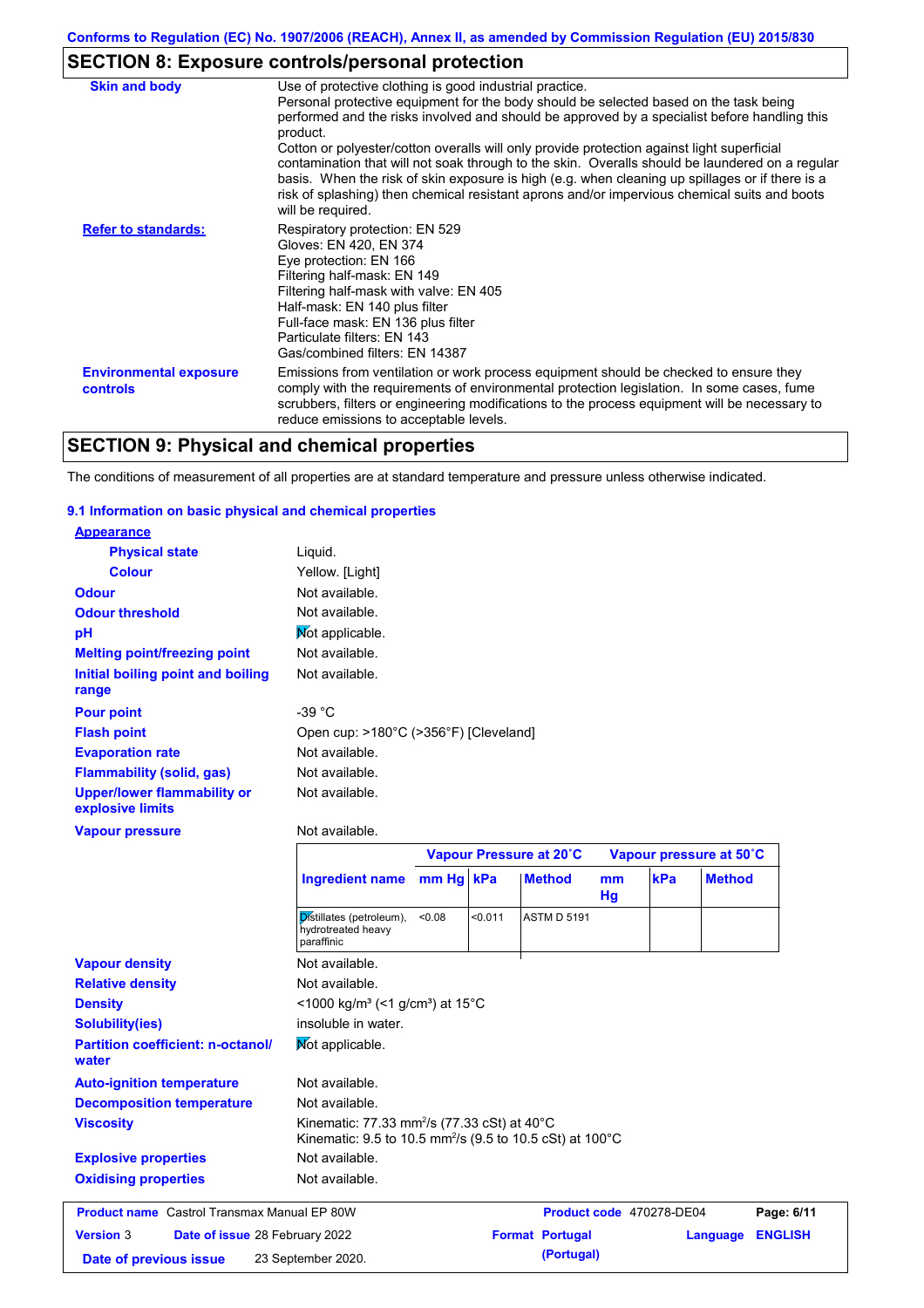# **SECTION 9: Physical and chemical properties**

# **Particle characteristics**

**9.2 Other information**

**Median particle size** Not applicable.

### No additional information.

## **SECTION 10: Stability and reactivity**

| <b>10.1 Reactivity</b>                            | No specific test data available for this product. Refer to Conditions to avoid and Incompatible<br>materials for additional information.                                |
|---------------------------------------------------|-------------------------------------------------------------------------------------------------------------------------------------------------------------------------|
| <b>10.2 Chemical stability</b>                    | The product is stable.                                                                                                                                                  |
| <b>10.3 Possibility of</b><br>hazardous reactions | Under normal conditions of storage and use, hazardous reactions will not occur.<br>Under normal conditions of storage and use, hazardous polymerisation will not occur. |
| <b>10.4 Conditions to avoid</b>                   | Avoid all possible sources of ignition (spark or flame).                                                                                                                |
| 10.5 Incompatible materials                       | Reactive or incompatible with the following materials: oxidising materials.                                                                                             |
| <b>10.6 Hazardous</b><br>decomposition products   | Under normal conditions of storage and use, hazardous decomposition products should not be<br>produced.                                                                 |

# **SECTION 11: Toxicological information**

| 11.1 Information on toxicological effects |                                                                                                                             |
|-------------------------------------------|-----------------------------------------------------------------------------------------------------------------------------|
| <b>Acute toxicity estimates</b>           |                                                                                                                             |
| Not available.                            |                                                                                                                             |
| <b>Information on likely</b>              | Routes of entry anticipated: Dermal, Inhalation.                                                                            |
| routes of exposure                        |                                                                                                                             |
| <b>Potential acute health effects</b>     |                                                                                                                             |
| <b>Inhalation</b>                         | Vapour inhalation under ambient conditions is not normally a problem due to low vapour<br>pressure.                         |
| <b>Ingestion</b>                          | No known significant effects or critical hazards.                                                                           |
| <b>Skin contact</b>                       | Defatting to the skin. May cause skin dryness and irritation.                                                               |
| <b>Eye contact</b>                        | No known significant effects or critical hazards.                                                                           |
|                                           | Symptoms related to the physical, chemical and toxicological characteristics                                                |
| <b>Inhalation</b>                         | May be harmful by inhalation if exposure to vapour, mists or fumes resulting from thermal<br>decomposition products occurs. |
| <b>Ingestion</b>                          | No specific data.                                                                                                           |
| <b>Skin contact</b>                       | Adverse symptoms may include the following:<br>irritation<br>dryness<br>cracking                                            |
| <b>Eye contact</b>                        | No specific data.                                                                                                           |
|                                           | Delayed and immediate effects as well as chronic effects from short and long-term exposure                                  |
| <b>Inhalation</b>                         | Overexposure to the inhalation of airborne droplets or aerosols may cause irritation of the<br>respiratory tract.           |
| <b>Ingestion</b>                          | Ingestion of large quantities may cause nausea and diarrhoea.                                                               |
| <b>Skin contact</b>                       | Prolonged or repeated contact can defat the skin and lead to irritation and/or dermatitis.                                  |
| <b>Eye contact</b>                        | Potential risk of transient stinging or redness if accidental eye contact occurs.                                           |
| <b>Potential chronic health effects</b>   |                                                                                                                             |
| <b>General</b>                            | No known significant effects or critical hazards.                                                                           |
| <b>Carcinogenicity</b>                    | No known significant effects or critical hazards.                                                                           |
| <b>Mutagenicity</b>                       | No known significant effects or critical hazards.                                                                           |
| <b>Developmental effects</b>              | No known significant effects or critical hazards.                                                                           |
| <b>Fertility effects</b>                  | No known significant effects or critical hazards.                                                                           |
|                                           |                                                                                                                             |

| <b>Product name</b> Castrol Transmax Manual EP 80W |  | Product code 470278-DE04              |  | Page: 7/11             |                         |  |
|----------------------------------------------------|--|---------------------------------------|--|------------------------|-------------------------|--|
| <b>Version 3</b>                                   |  | <b>Date of issue 28 February 2022</b> |  | <b>Format Portugal</b> | <b>Language ENGLISH</b> |  |
| Date of previous issue                             |  | 23 September 2020.                    |  | (Portugal)             |                         |  |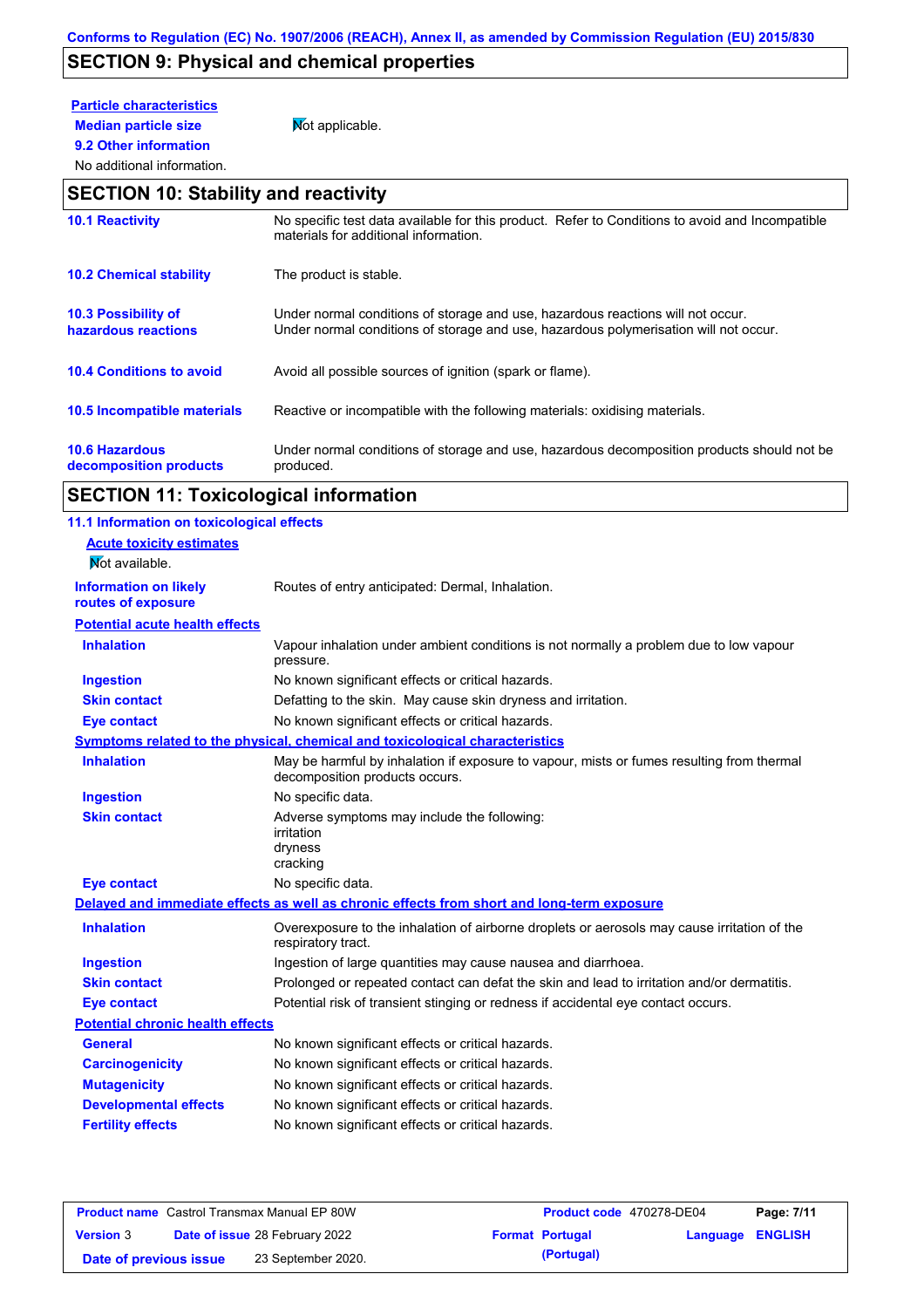## **SECTION 12: Ecological information**

### **12.1 Toxicity**

**Environmental hazards** Not classified as dangerous

### **12.2 Persistence and degradability**

Expected to be biodegradable.

### **12.3 Bioaccumulative potential**

This product is not expected to bioaccumulate through food chains in the environment.

| <b>12.4 Mobility in soil</b>                                  |                                                                      |
|---------------------------------------------------------------|----------------------------------------------------------------------|
| <b>Soil/water partition</b><br>coefficient (K <sub>oc</sub> ) | Not available.                                                       |
| <b>Mobility</b>                                               | Spillages may penetrate the soil causing ground water contamination. |

### **12.5 Results of PBT and vPvB assessment**

Product does not meet the criteria for PBT or vPvB according to Regulation (EC) No. 1907/2006, Annex XIII.

### **12.6 Other adverse effects**

| <b>Other ecological information</b> | Spills may form a film on water surfaces causing physical damage to organisms. Oxygen |
|-------------------------------------|---------------------------------------------------------------------------------------|
|                                     | transfer could also be impaired.                                                      |

### **SECTION 13: Disposal considerations**

### **13.1 Waste treatment methods**

### **Product**

**Methods of disposal**

Where possible, arrange for product to be recycled. Dispose of via an authorised person/ licensed waste disposal contractor in accordance with local regulations.

## **Hazardous waste** Yes.

### **European waste catalogue (EWC)**

| Waste code | <b>Waste designation</b>                                        |
|------------|-----------------------------------------------------------------|
| 13 02 05*  | mineral-based non-chlorinated engine, gear and lubricating oils |

However, deviation from the intended use and/or the presence of any potential contaminants may require an alternative waste disposal code to be assigned by the end user.

### **Packaging**

| <b>Methods of disposal</b> | Where possible, arrange for product to be recycled. Dispose of via an authorised person/<br>licensed waste disposal contractor in accordance with local regulations.                                                                    |
|----------------------------|-----------------------------------------------------------------------------------------------------------------------------------------------------------------------------------------------------------------------------------------|
| <b>Special precautions</b> | This material and its container must be disposed of in a safe way. Empty containers or liners<br>may retain some product residues. Avoid dispersal of spilt material and runoff and contact with<br>soil, waterways, drains and sewers. |
| <b>References</b>          | Commission 2014/955/EU<br>Directive 2008/98/EC                                                                                                                                                                                          |

## **SECTION 14: Transport information**

|                                                | <b>ADR/RID</b>                                       | <b>ADN</b>     | <b>IMDG</b>                          | <b>IATA</b>                |
|------------------------------------------------|------------------------------------------------------|----------------|--------------------------------------|----------------------------|
| 14.1 UN number                                 | Not regulated.                                       | Not regulated. | Not regulated.                       | Not regulated.             |
| 14.2 UN proper<br>shipping name                |                                                      |                |                                      |                            |
| <b>14.3 Transport</b><br>hazard class(es)      |                                                      |                |                                      |                            |
| 14.4 Packing<br>group                          |                                                      |                |                                      |                            |
| 14.5<br><b>Environmental</b><br><b>hazards</b> | No.                                                  | No.            | No.                                  | No.                        |
|                                                | <b>Product name</b> Castrol Transmax Manual EP 80W   |                | Product code 470278-DE04             | Page: 8/11                 |
| <b>Version 3</b><br>Date of previous issue     | Date of issue 28 February 2022<br>23 September 2020. |                | <b>Format Portugal</b><br>(Portugal) | <b>ENGLISH</b><br>Language |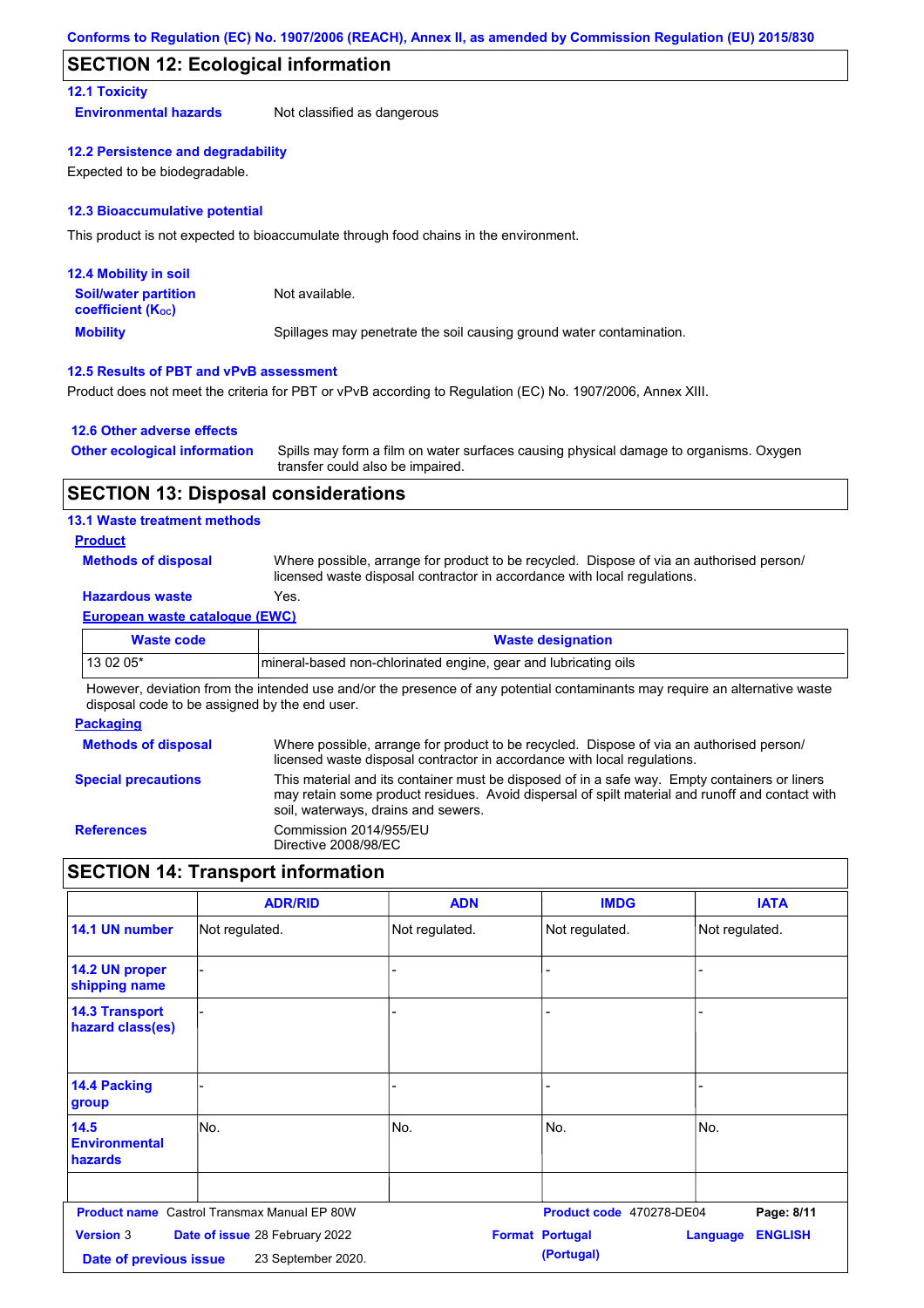| Conforms to Regulation (EC) No. 1907/2006 (REACH), Annex II, as amended by Commission Regulation (EU) 2015/830                  |                                        |  |                                                                                                                                                                                           |  |  |
|---------------------------------------------------------------------------------------------------------------------------------|----------------------------------------|--|-------------------------------------------------------------------------------------------------------------------------------------------------------------------------------------------|--|--|
| <b>SECTION 14: Transport information</b>                                                                                        |                                        |  |                                                                                                                                                                                           |  |  |
| <b>Additional</b><br><b>information</b>                                                                                         |                                        |  |                                                                                                                                                                                           |  |  |
|                                                                                                                                 |                                        |  |                                                                                                                                                                                           |  |  |
| <b>14.6 Special precautions for</b><br>user                                                                                     | Not available.                         |  |                                                                                                                                                                                           |  |  |
| <b>14.7 Transport in bulk</b><br>according to IMO<br><b>instruments</b>                                                         | Not available.                         |  |                                                                                                                                                                                           |  |  |
| <b>SECTION 15: Regulatory information</b>                                                                                       |                                        |  |                                                                                                                                                                                           |  |  |
| 15.1 Safety, health and environmental regulations/legislation specific for the substance or mixture                             |                                        |  |                                                                                                                                                                                           |  |  |
| EU Regulation (EC) No. 1907/2006 (REACH)                                                                                        |                                        |  |                                                                                                                                                                                           |  |  |
| <b>Annex XIV - List of substances subject to authorisation</b>                                                                  |                                        |  |                                                                                                                                                                                           |  |  |
| <b>Annex XIV</b>                                                                                                                |                                        |  |                                                                                                                                                                                           |  |  |
| None of the components are listed.                                                                                              |                                        |  |                                                                                                                                                                                           |  |  |
| <b>Substances of very high concern</b>                                                                                          |                                        |  |                                                                                                                                                                                           |  |  |
| None of the components are listed.                                                                                              |                                        |  |                                                                                                                                                                                           |  |  |
| EU Regulation (EC) No. 1907/2006 (REACH)                                                                                        |                                        |  |                                                                                                                                                                                           |  |  |
| <b>Annex XVII - Restrictions</b><br>on the manufacture.<br>placing on the market<br>and use of certain<br>dangerous substances, | Not applicable.                        |  |                                                                                                                                                                                           |  |  |
| mixtures and articles                                                                                                           |                                        |  |                                                                                                                                                                                           |  |  |
| <b>Other regulations</b>                                                                                                        |                                        |  |                                                                                                                                                                                           |  |  |
| <b>REACH Status</b>                                                                                                             | current requirements of REACH.         |  | The company, as identified in Section 1, sells this product in the EU in compliance with the                                                                                              |  |  |
| <b>United States inventory</b><br>(TSCA 8b)                                                                                     | All components are active or exempted. |  |                                                                                                                                                                                           |  |  |
| <b>Australia inventory (AIIC)</b>                                                                                               | All components are listed or exempted. |  |                                                                                                                                                                                           |  |  |
| <b>Canada inventory</b>                                                                                                         | All components are listed or exempted. |  |                                                                                                                                                                                           |  |  |
| <b>China inventory (IECSC)</b>                                                                                                  | All components are listed or exempted. |  |                                                                                                                                                                                           |  |  |
| <b>Japan inventory (CSCL)</b>                                                                                                   | All components are listed or exempted. |  |                                                                                                                                                                                           |  |  |
| <b>Korea inventory (KECI)</b>                                                                                                   | All components are listed or exempted. |  |                                                                                                                                                                                           |  |  |
| <b>Philippines inventory</b><br>(PICCS)                                                                                         | At least one component is not listed.  |  |                                                                                                                                                                                           |  |  |
| <b>Taiwan Chemical</b><br><b>Substances Inventory</b><br>(TCSI)                                                                 | All components are listed or exempted. |  |                                                                                                                                                                                           |  |  |
| Ozone depleting substances (1005/2009/EU)                                                                                       |                                        |  |                                                                                                                                                                                           |  |  |
| Not listed.                                                                                                                     |                                        |  |                                                                                                                                                                                           |  |  |
| Prior Informed Consent (PIC) (649/2012/EU)                                                                                      |                                        |  |                                                                                                                                                                                           |  |  |
| Not listed.                                                                                                                     |                                        |  |                                                                                                                                                                                           |  |  |
| <b>Persistent Organic Pollutants</b><br>Not listed.                                                                             |                                        |  |                                                                                                                                                                                           |  |  |
| EU - Water framework directive - Priority substances                                                                            |                                        |  |                                                                                                                                                                                           |  |  |
| None of the components are listed.                                                                                              |                                        |  |                                                                                                                                                                                           |  |  |
| <b>Seveso Directive</b>                                                                                                         |                                        |  |                                                                                                                                                                                           |  |  |
| This product is not controlled under the Seveso Directive.                                                                      |                                        |  |                                                                                                                                                                                           |  |  |
|                                                                                                                                 |                                        |  |                                                                                                                                                                                           |  |  |
| <b>15.2 Chemical safety</b><br>assessment                                                                                       |                                        |  | A Chemical Safety Assessment has been carried out for one or more of the substances within<br>this mixture. A Chemical Safety Assessment has not been carried out for the mixture itself. |  |  |

| <b>Product name</b> Castrol Transmax Manual EP 80W |                                       | <b>Product code</b> 470278-DE04 |  | Page: 9/11             |                         |  |
|----------------------------------------------------|---------------------------------------|---------------------------------|--|------------------------|-------------------------|--|
| <b>Version 3</b>                                   | <b>Date of issue 28 February 2022</b> |                                 |  | <b>Format Portugal</b> | <b>Language ENGLISH</b> |  |
| Date of previous issue                             |                                       | 23 September 2020.              |  | (Portugal)             |                         |  |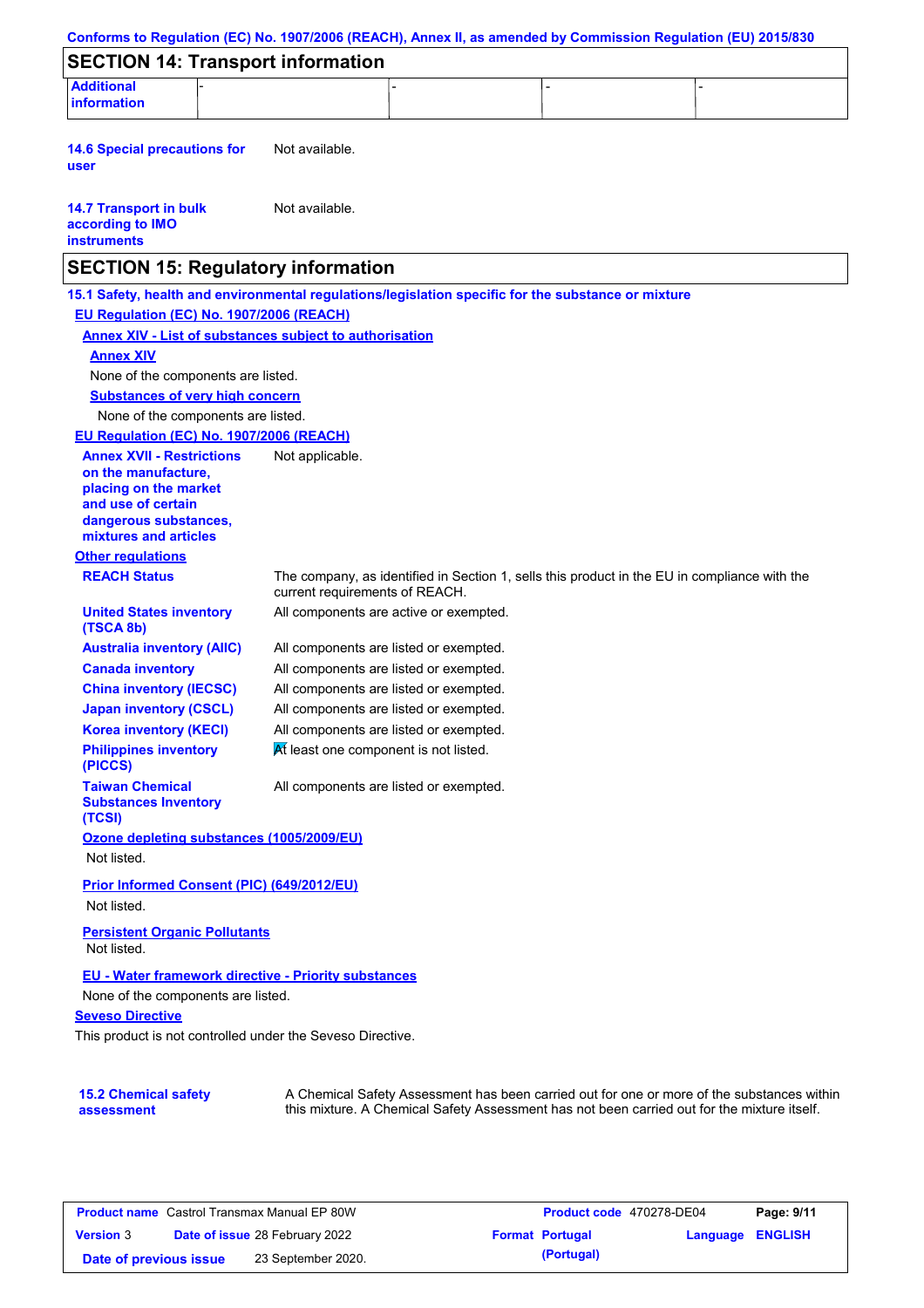## **SECTION 16: Other information**

| <b>Abbreviations and acronyms</b> | ADN = European Provisions concerning the International Carriage of Dangerous Goods by<br>Inland Waterway |
|-----------------------------------|----------------------------------------------------------------------------------------------------------|
|                                   | ADR = The European Agreement concerning the International Carriage of Dangerous Goods by<br>Road         |
|                                   | ATE = Acute Toxicity Estimate                                                                            |
|                                   | <b>BCF</b> = Bioconcentration Factor                                                                     |
|                                   | CAS = Chemical Abstracts Service                                                                         |
|                                   | CLP = Classification, Labelling and Packaging Regulation [Regulation (EC) No. 1272/2008]                 |
|                                   | CSA = Chemical Safety Assessment                                                                         |
|                                   | CSR = Chemical Safety Report                                                                             |
|                                   | <b>DMEL = Derived Minimal Effect Level</b>                                                               |
|                                   | DNEL = Derived No Effect Level                                                                           |
|                                   | EINECS = European Inventory of Existing Commercial chemical Substances                                   |
|                                   | ES = Exposure Scenario                                                                                   |
|                                   | EUH statement = CLP-specific Hazard statement                                                            |
|                                   | EWC = European Waste Catalogue                                                                           |
|                                   | GHS = Globally Harmonized System of Classification and Labelling of Chemicals                            |
|                                   | IATA = International Air Transport Association                                                           |
|                                   | IBC = Intermediate Bulk Container                                                                        |
|                                   | IMDG = International Maritime Dangerous Goods                                                            |
|                                   | LogPow = logarithm of the octanol/water partition coefficient                                            |
|                                   | MARPOL = International Convention for the Prevention of Pollution From Ships, 1973 as                    |
|                                   | modified by the Protocol of 1978. ("Marpol" = marine pollution)                                          |
|                                   | OECD = Organisation for Economic Co-operation and Development                                            |
|                                   | PBT = Persistent, Bioaccumulative and Toxic                                                              |
|                                   | <b>PNEC</b> = Predicted No Effect Concentration                                                          |
|                                   | REACH = Registration, Evaluation, Authorisation and Restriction of Chemicals Regulation                  |
|                                   | [Regulation (EC) No. 1907/2006]                                                                          |
|                                   | RID = The Regulations concerning the International Carriage of Dangerous Goods by Rail                   |
|                                   | <b>RRN = REACH Registration Number</b><br>SADT = Self-Accelerating Decomposition Temperature             |
|                                   | SVHC = Substances of Very High Concern                                                                   |
|                                   | STOT-RE = Specific Target Organ Toxicity - Repeated Exposure                                             |
|                                   | STOT-SE = Specific Target Organ Toxicity - Single Exposure                                               |
|                                   | TWA = Time weighted average                                                                              |
|                                   | $UN = United Nations$                                                                                    |
|                                   | $UVCB = Complex\;hydrocarbon\; substance$                                                                |
|                                   | VOC = Volatile Organic Compound                                                                          |
|                                   | vPvB = Very Persistent and Very Bioaccumulative                                                          |
|                                   | Varies = may contain one or more of the following $64741-88-4$ / RRN 01-2119488706-23,                   |
|                                   | 64741-89-5 / RRN 01-2119487067-30, 64741-95-3 / RRN 01-2119487081-40, 64741-96-4/ RRN                    |
|                                   | 01-2119483621-38, 64742-01-4 / RRN 01-2119488707-21, 64742-44-5 / RRN                                    |
|                                   | 01-2119985177-24, 64742-45-6, 64742-52-5 / RRN 01-2119467170-45, 64742-53-6 / RRN                        |
|                                   | 01-2119480375-34, 64742-54-7 / RRN 01-2119484627-25, 64742-55-8 / RRN                                    |
|                                   | 01-2119487077-29, 64742-56-9 / RRN 01-2119480132-48, 64742-57-0 / RRN                                    |
|                                   | 01-2119489287-22, 64742-58-1, 64742-62-7 / RRN 01-2119480472-38, 64742-63-8,                             |
|                                   | 64742-65-0 / RRN 01-2119471299-27, 64742-70-7 / RRN 01-2119487080-42, 72623-85-9 /                       |
|                                   | RRN 01-2119555262-43, 72623-86-0 / RRN 01-2119474878-16, 72623-87-1 / RRN                                |
|                                   | 01-2119474889-13                                                                                         |
|                                   |                                                                                                          |

## **Procedure used to derive the classification according to Regulation (EC) No. 1272/2008 [CLP/GHS]**

| <b>Classification</b>                                  |                                                                                 | <b>Justification</b> |
|--------------------------------------------------------|---------------------------------------------------------------------------------|----------------------|
| Not classified.                                        |                                                                                 |                      |
| <b>Full text of abbreviated H</b><br><b>statements</b> | Not applicable.                                                                 |                      |
| <b>Full text of classifications</b><br>[CLP/GHS]       | Not applicable.                                                                 |                      |
| <b>History</b>                                         |                                                                                 |                      |
| Date of issue/Date of<br><b>revision</b>               | 28/02/2022.                                                                     |                      |
| Date of previous issue                                 | 23/09/2020.                                                                     |                      |
| <b>Prepared by</b>                                     | <b>Product Stewardship</b>                                                      |                      |
|                                                        | $\nabla$ Indicates information that has changed from previously issued version. |                      |
| Matina ta sandas                                       |                                                                                 |                      |

**Notice to reader**

| <b>Product name</b> Castrol Transmax Manual EP 80W |                                       | Product code 470278-DE04 |                        | Page: 10/11 |                  |  |
|----------------------------------------------------|---------------------------------------|--------------------------|------------------------|-------------|------------------|--|
| <b>Version 3</b>                                   | <b>Date of issue 28 February 2022</b> |                          | <b>Format Portugal</b> |             | Language ENGLISH |  |
| Date of previous issue                             |                                       | 23 September 2020.       |                        | (Portugal)  |                  |  |